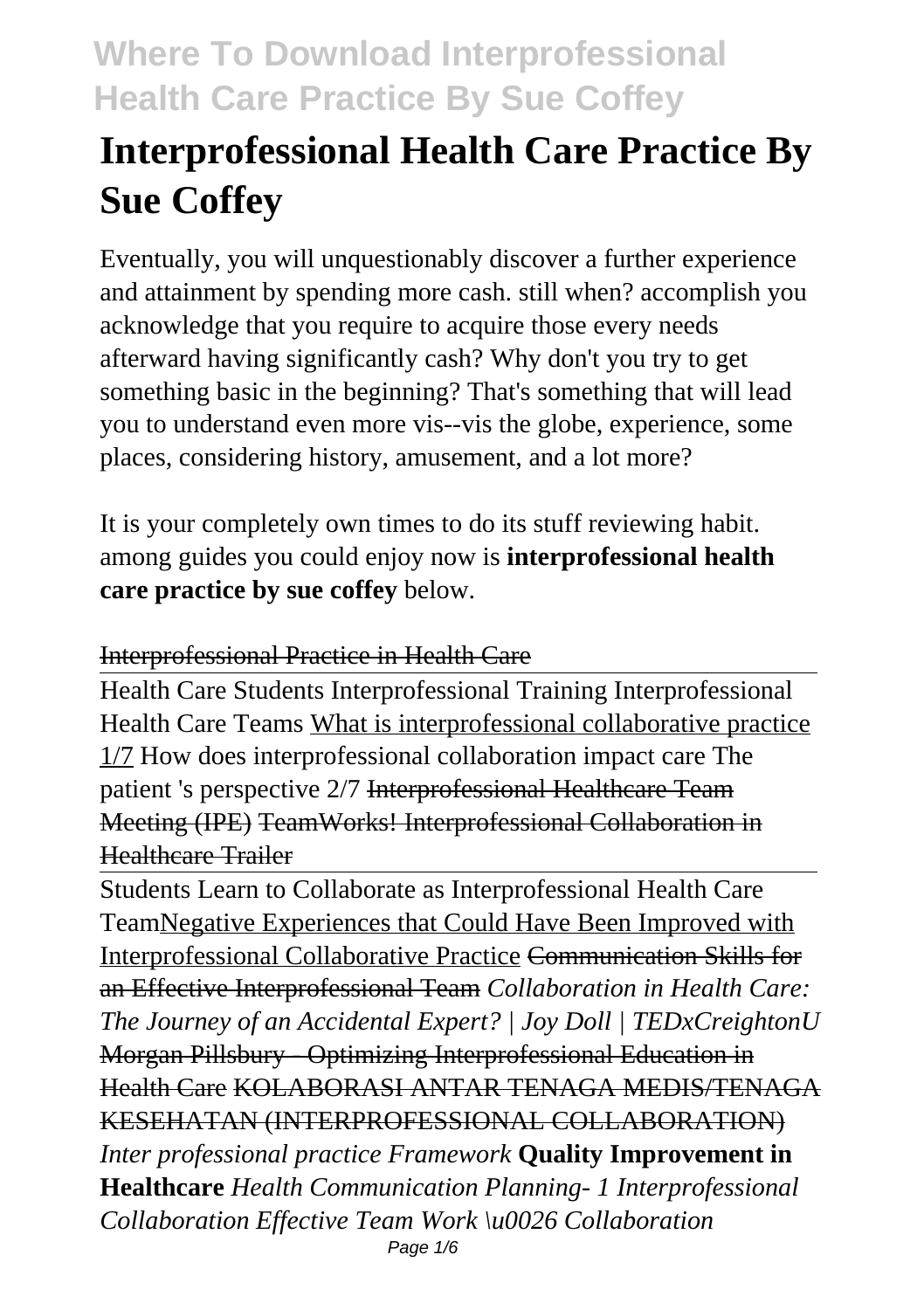### Interdisciplinary Team Care: Case 1 *The Multidisciplinary Team Promoting Effective Teamwork in Healthcare*

Why does interprofessional collaboration matter The Triple Aim in Healthcare 3/7 Interprofessional case study The Beauty of Collaboration In Healthcare: Juliane Zielonka at TEDxBarcelonaChange The Threads Among Us: Improving Interprofessional Civility and Empathy in Health Care Teams Stories From Interprofessional Practice **Shared Decision Making and Interprofessional Collaboration in Health Care | HKPolyUx on edX**

### Missed Opportunitites for Interprofessional Practice*Dynamic Tools to Foster Interprofessional Practice with Children Interprofessional Health Care Practice By*

Interprofessional collaboration is when "multiple health workers from different professional backgrounds work together with patients, families, carers (caregivers), and communities to deliver the highest quality of care.". ( World Health Organization) Through this type of communication and teamwork, individuals can better understand the importance of each health professional's unique skill set and provide patients vastly improved healthcare experience.

#### *Interprofessional Collaboration in Healthcare: Basics ...*

Language English. WHPA, as an interprofessional alliance, is committed to improving the health of populations worldwide through the efficient, effective and equitable delivery of preventive, curative, rehabilitative and palliative services. Health professionals strive to deliver high quality services within their scope of practice and with respect for the expertise of other members of the team.

### *Interprofessional Collaborative Practice | World Health ...* Interprofessional Practice (IPP) is a collaborative practice which occurs when healthcare providers work with people from within their own profession, with people outside their profession and with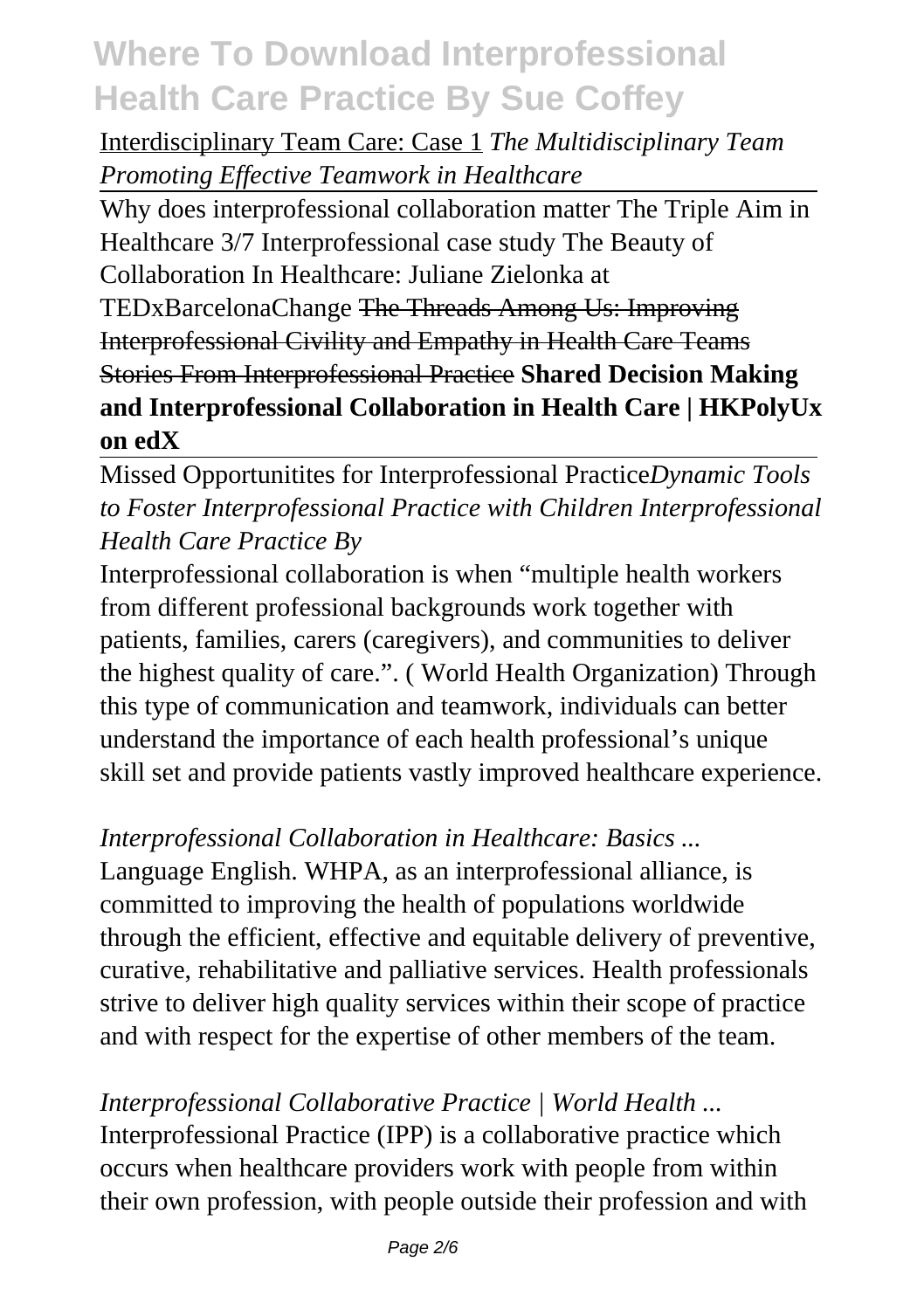patients and their families. 1 The Canadian Institute Health Collaborative (CIHC) outlines the following benefits of collaborative practice: Using appropriate language when speaking to other healthcare providers or patients/families.

*Interprofessional Practice and Interprofessional Care ...* Interprofessional collaboration improves healthcare. Working together while respecting the expertise of other disciplines is essential. Historically, healthcare professionals were educated in isolation without knowledge of educational requirements and scopes of practice of other disciplines. Not any more.

#### *Interprofessional collaboration improves healthcare*

Health, Interprofessional Practice and Education is a peer-reviewed, open access journal dedicated to increasing the availability of highquality evidence to inform patient care and practitioner education from an interprofessional perspective. HIPE is aimed at academics, practitioners and student-practitioners who seek to become more knowledgeable and skilled at working with providers in other health disciplines for the purpose of providing compassionate, quality, integrated care to diverse ...

#### *Health, Interprofessional Practice and Education*

Background: Poor interprofessional collaboration (IPC) can adversely affect the delivery of health services and patient care. Interventions that address IPC problems have the potential to improve professional practice and healthcare outcomes. Objectives: To assess the impact of practice-based interventions designed to improve interprofessional collaboration (IPC) amongst health and social care professionals, compared to usual care or to an alternative intervention, on at least one of the ...

*Interprofessional collaboration to improve professional ...* The link between miscommunication and poor patient outcomes has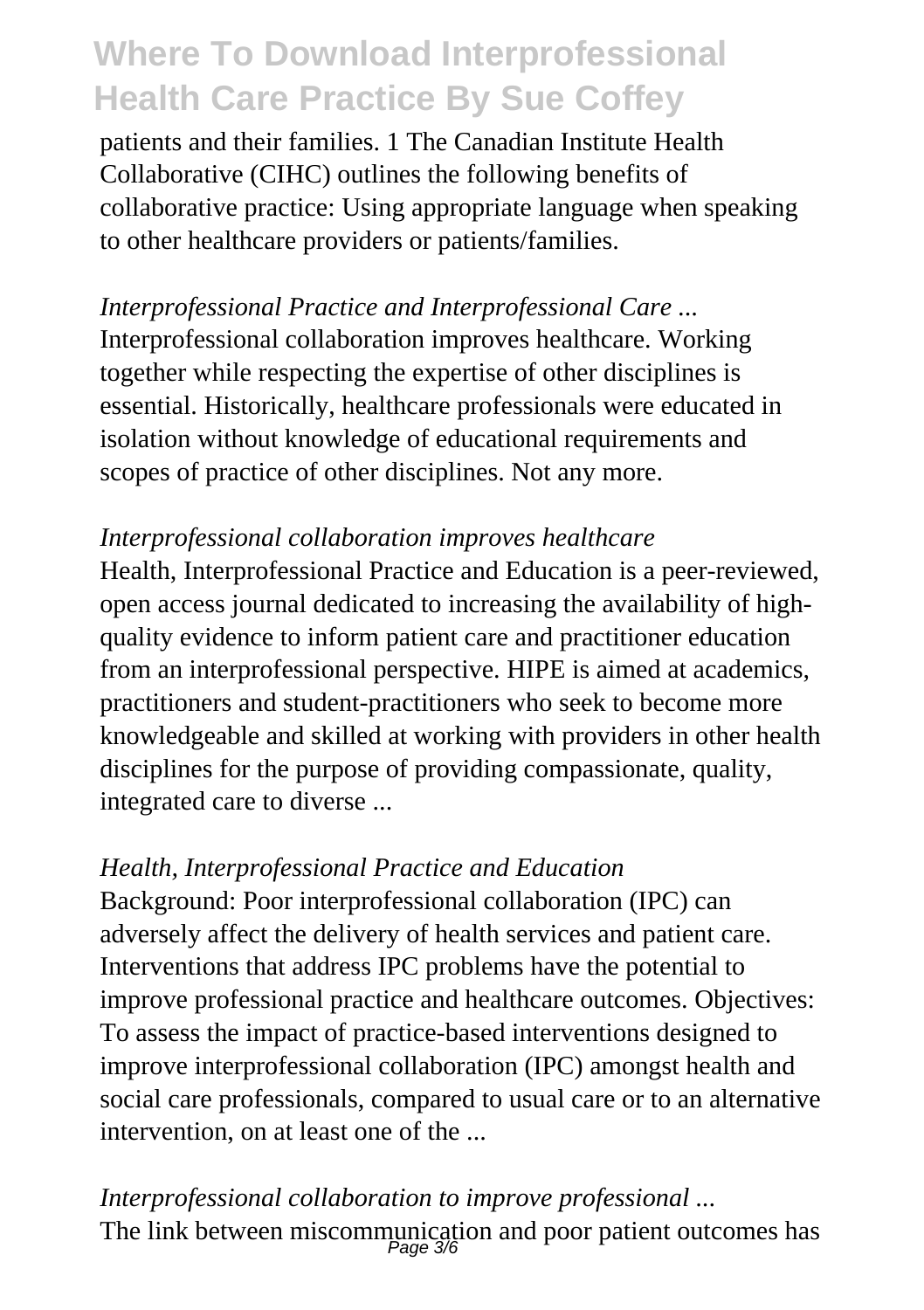been well documented. To understand the current state of knowledge regarding interprofessional communication, an integrative review was performed. The review suggested that nurses and physicians are trained differently and they exhibit …

#### *Interprofessional communication in healthcare: An ...*

The Rhode Island Collaborative for Interprofessional Education and Practice is funded by Partners Investing in Nursing's Future (www.partnersinnursing.org), a collaboration of the Northwest Health Foundation and the RWJF, and has the support of members of the Rhode Island Action Coalition.

*Interprofessional Collaboration and Education : AJN The ...* The Framework for Action on Interprofessional Education and Collaborative Practice highlights the current status of interprofessional collaboration around the world, identifies the mechanisms that shape successful collaborative teamwork and outlines a series of action items that policy-makers can apply within their local health system.

*WHO | Framework for action on interprofessional education ...* Assign to staff. Interprofessional education(IPE) occurs when students from two or more professions learn about, from and with each other to enable effective collaborationand improve health outcomes (WHO 2010). First introduced nearly 50 years ago, interprofessional education has been endorsed by the World Health Organisation for over twenty years, yet it still remains a style of teaching that is underused and often misunderstood.

*Interprofessional Education in Healthcare - Exploring the ...* An interprofessional approach to health care, or IP for short, is the coordinated care of patients by a collaborative team of health care providers. It means consulting with dentists, pharmacists, nurses, or whoever has the necessary expertise to contribute to the patient's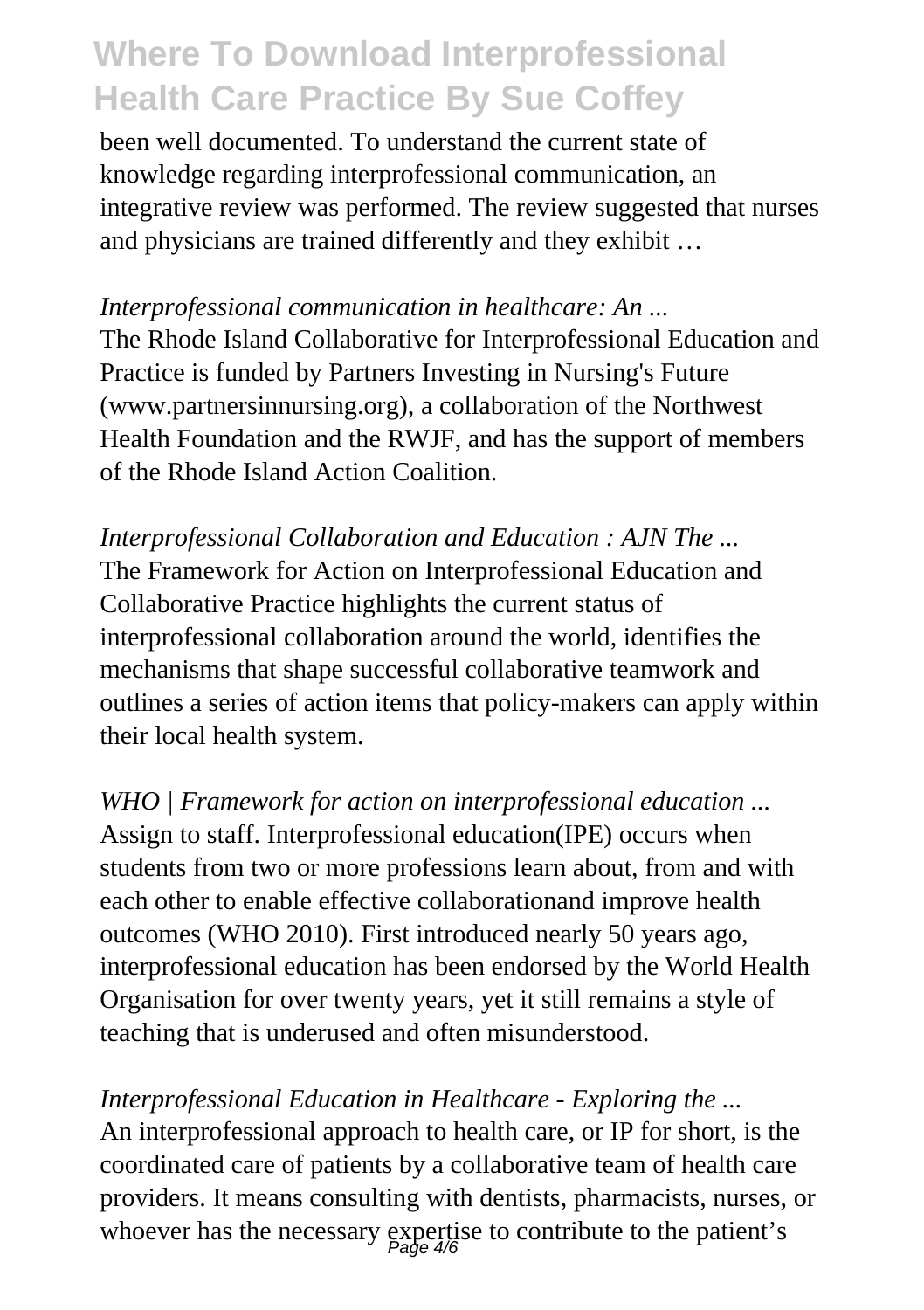treatment plan.

*Interprofessional Health Care - UConn Today* Interprofessional collaboration in healthcare helps to prevent medication errors, improve the patient experience (and thus HCAHPS), and deliver better patient outcomes — all of which can reduce healthcare costs. It also helps hospitals save money by shoring up workflow redundancies and operational inefficiencies.

*5 Benefits of Interprofessional Collaboration in Healthcare* The American Interprofessional Health Collaborative advocates for and advances the alignment of interprofessional educational programs, the importance of interprofessional health care delivery, and research programs that facilitate examining these educationpractice linkages towards better outcomes for health and health care.

*Considering the Impact of Interprofessional Health Care ...* Intraprofessional Practice . To achieve improved health outcomes, client satisfaction, and reduced health care costs, occupational therapy practitioners must not only practice interprofessionally with other allied health and medical professionals, they must also be prepared to effectively collaborate intraprofessionally in the delivery of occupational therapy services (Blechert, Christiansen, & Kari, 1987; Dennehy & Hissong, 2016).

### *Interprofessional Practice - AOTA*

As the delivery of healthcare evolves to become more interconnected, coordinating care between nurses, pharmacists, physicians, social workers and other disciplines has become increasingly important. In its simplest form, interprofessional collaboration is the practice of approaching patient care from a teambased perspective.